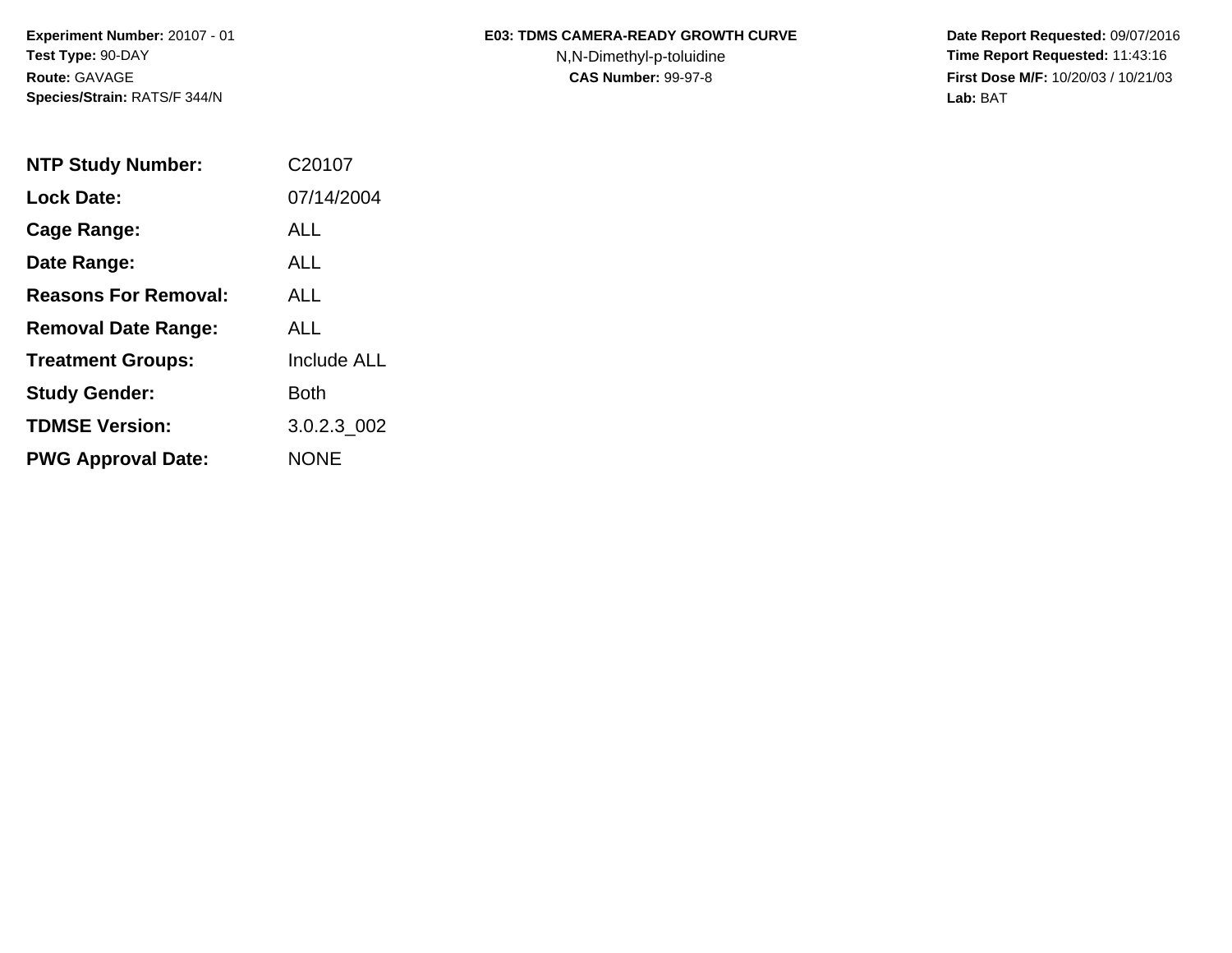**Species/Strain:** RATS/F 344/N **Lab:** BAT